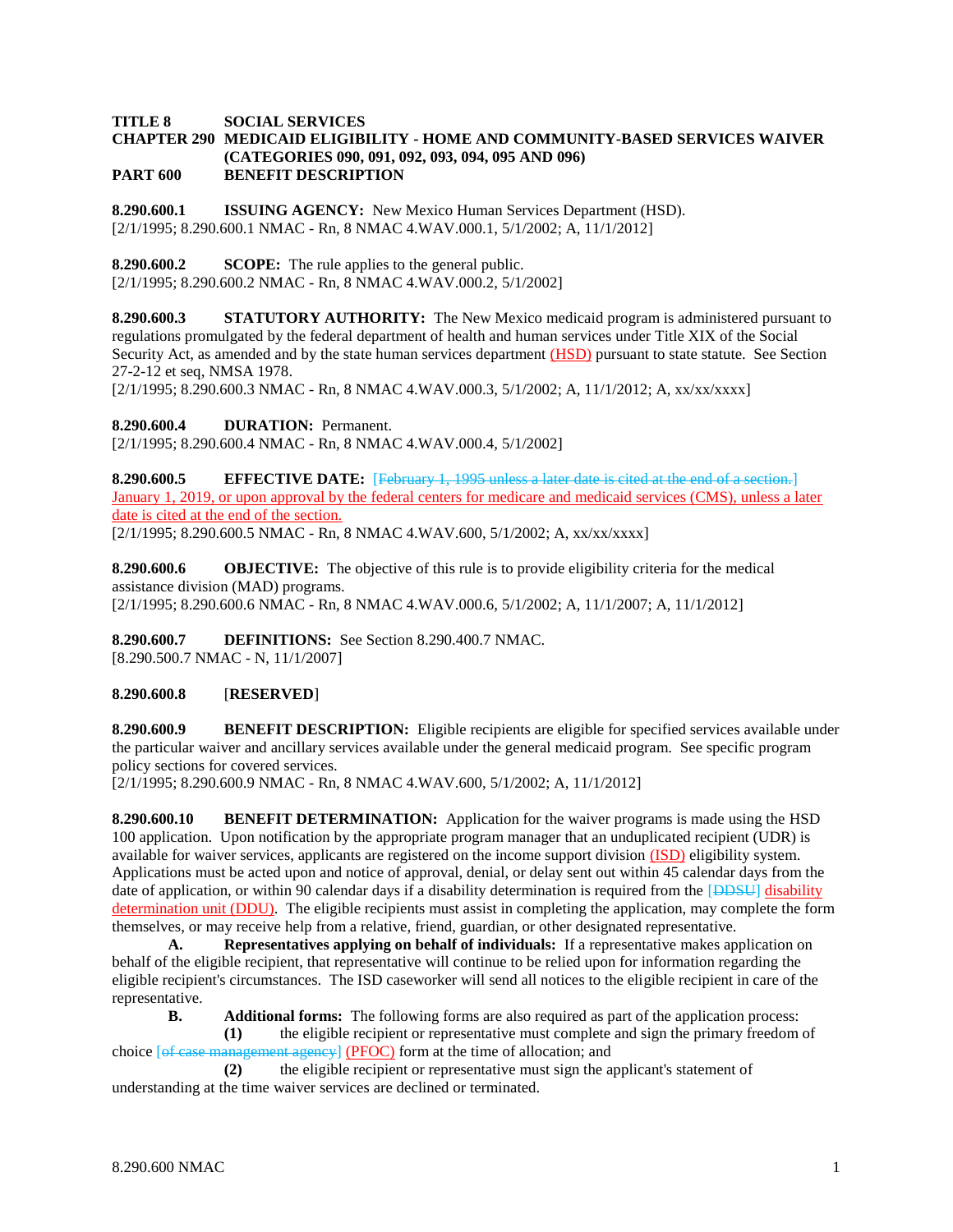**C. Additional information furnished during application:** The ISD caseworker provides an explanation of the waiver programs, including, but not limited to, income and resource limits and possible alternatives, such as institutionalization. The ISD caseworker refers potentially eligible recipients to the social security administration to apply for supplemental security income (SSI) benefits. If a disability decision by the [DDSU] DDU is required, but has not been made, the ISD caseworker must follow established procedures to refer the case for evaluation.

[2/1/1995; 1/1/1997; 8.290.600.10 NMAC - Rn, 8 NMAC 4.WAV.620 & A, 5/1/2002; A, 11/1/2007; A, 11/1/2012; A, 3/1/2018; A, xx/xx/xxxx]

# **8.290.600.11 INITIAL BENEFITS:**

**A.** [The application for home and community-based services waiver is approved when the following factors of eligibility have been met: financial, non-financial, and level of care. An application will be initiated when the ISD caseworker is notified by the appropriate program manager that a UDR position is available for the registrant (with the exception of the AIDS waiver). After the individualized service plan has been in effect for 30 days or if it can be reasonably anticipated that services will be in effect for 30 days, the application is approved effective the first day of the month of the start date of the individualized service plan, unless income/resources deemed to a minor child from his parents results in the child's ineligibility for the initial month. The eligibility start date is based on the date of application or the start date of the ISP, whichever is later See Section 8.290.500.17 NMAC, Deeming Resources, and Section 8.290.500.21 NMAC, Deemed Income. Following initial approval, waiver services must be provided to eligible waiver recipients within 90 calendar days of the approval.] The application process begins once the letter of allocation and the medicaid application for assistance are received by ISD. Once ISD has confirmed the applicant/recipient meets all eligibility criteria, the application can be approved effective the first month for which an approved level of care has been established. Medicaid eligibility covers acute and ancillary medicaid services effective the first day of the first month of medicaid eligibility. Waiver services are prospective and are only available once the individual services plan (ISP) or comprehensive care plan (CCP) is approved and implemented. Medicaid eligibility under the waiver program is contingent on the receipt of waiver services. If an applicant/recipient is transitioning from one home and community-based services (HCBS) waiver program to another, ISD must be contacted to coordinate the start date based on the month the ISP or CCP is established for the new program. This is to ensure there is no interruption in services for the recipient.

**B. Notice of determination:** Applicants determined to be ineligible for waiver services are notified of the reason for the denial and provided with an explanation of appeal rights.

**C.** Applicants determined to be eligible for waiver services are notified of the approval. [2/1/1995; 1/1/1997; 8.290.600.11 NMAC - Rn, 8 NMAC 4.WAV.623 & A, 5/1/2002; A, 11/1/2007; A, 11/1/2012; A, xx/xx/xxxx]

## **8.290.600.12 ONGOING BENEFITS:**

**A.** [**Regular reviews:]** A complete redetermination of eligibility must be performed annually by the ISD caseworker for each open case. [The redetermination includes contact with the eligible recipient or his representative to review financial and non-financial eligibility.]

**B.** [**Additional reviews:** Additional reviews are scheduled by the ISD caseworker depending upon the likelihood that the eligible recipient's income, resources or medical condition will change. The following are examples of frequently encountered changes which affect eligibility:

**(1)** social security cost-of-living increases;

**(2)** VA cost-of-living increases;

**(3)** rental income may be sporadic and require review every three months; and

**(4)** level of care review.] Level of care determinations are made by the utilization review contractor or a member's selected or assigned managed care organization, as applicable to the centennial care, community benefit program. Level of care reviews are required to be completed at least annually except for certain community benefit members whose chronic condition is not expected to improve. These individuals may be eligible for an ongoing nursing facility (NF) level of care (LOC). To qualify for ongoing NF LOC, the community benefit member must have met a NF LOC for the previous three years. The ongoing NF LOC status must be reviewed and approved annually by the managed care organization's medical director and must be supported in documentation by the member's physician. The complete criteria for an ongoing NF LOC can be found in the New Mexico medicaid nursing facility level of care criteria and instructions document.

**C. 90 day reconsideration period**: HSD will reconsider in a timely manner the waiver eligibility of an individual who is terminated for failure to submit the renewal form or necessary information, if the individual